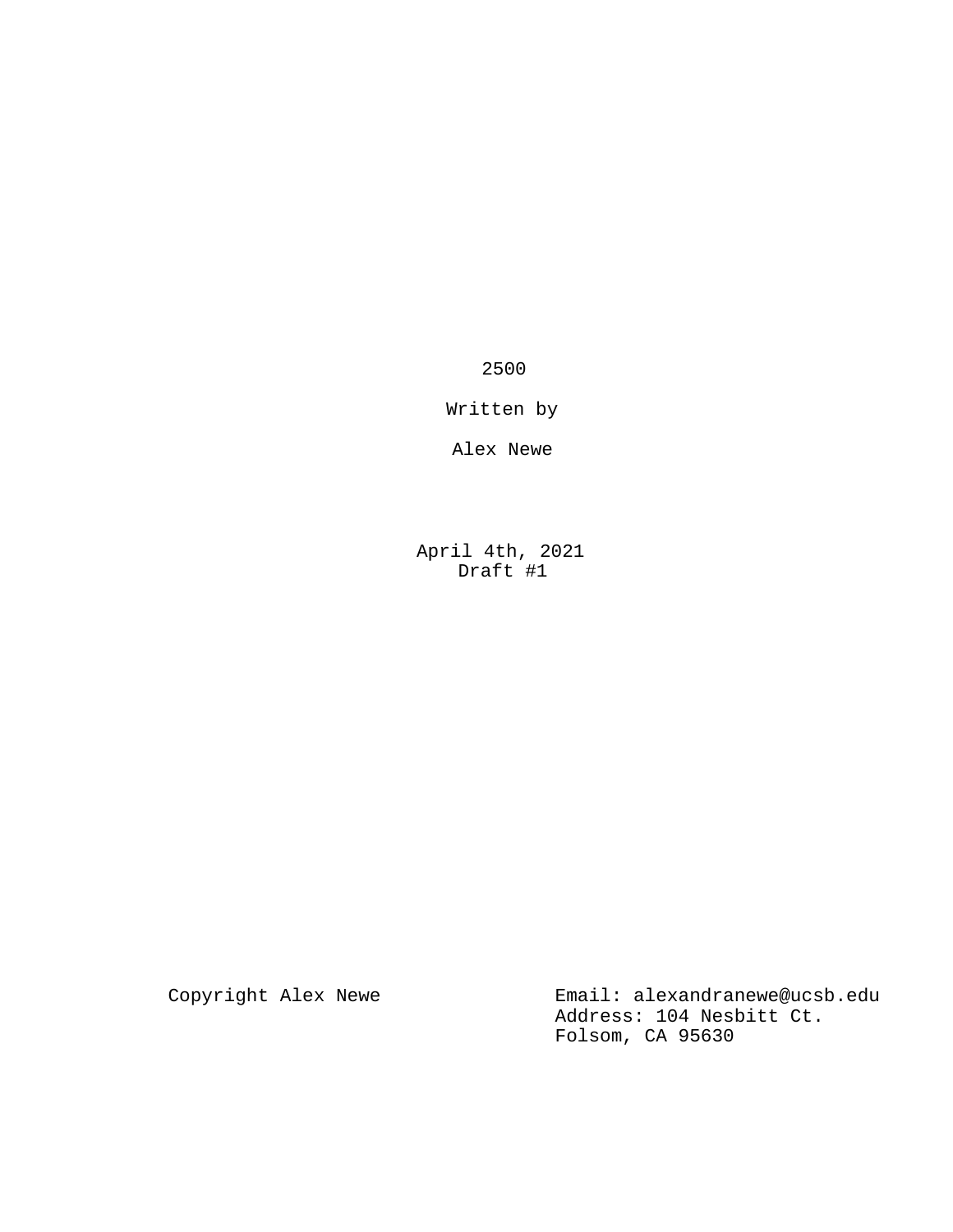A woman's voice is heard.

CHARA (V.O) I can remember the first time I saw the sunrise.

FADE IN:

EXT. - CHARA'S QUARTERS - DAY

A man (early to late 20s) is holding his hands over CHARA's eyes. They are both wearing CLEAR FACE SHIELDS to supply oxygen.

She is holding a TABLET from which a video of a sunrise is playing.

The couple is sitting against a wall.

Their home is desolate.

CHARA (V.O) I didn't know whether to laugh or cry. It was one of the most beautiful things I'd ever seen.

Her eyes grow wide with excitement.

CHARA smiles at her boyfriend and stares back at the video in bewilderment.

> CHARA (V.O) Since the wars. This has been life. We don't really have much here under the domes.

WAR MONTAGE:

--Nuclear bombs exploding

CHARA (V.O) Hundreds of years ago, we destroyed the Earth. And with it, we destroyed ourselves.

--Footage of war

--Pollution

CHARA (V.O) We were left with nothing. No clean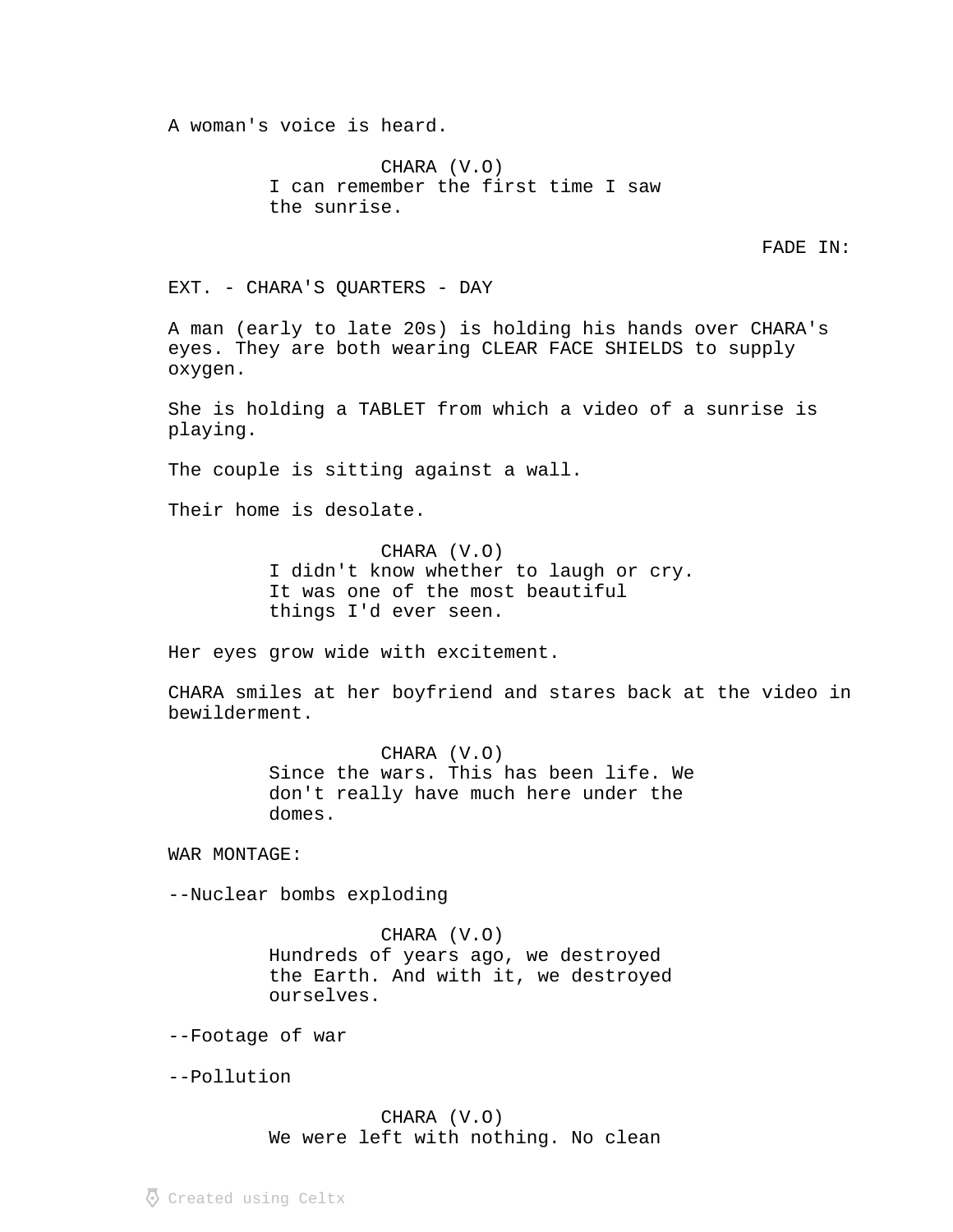air. No fresh food. There were only a few of us left. --A barren landscape CHARA (V.O) So we did what any scared animal would do. --Men building --Dome --Tunnels --Chara's quarters --Chara looking up CHARA (V.O) We hid. CUT TO: "2500" **TITLE:** \_\_\_\_\_\_ EXT. - IN THE DOME - DAY CHARA is holding a RAG, dipping it into a BUCKET of water. She scrubs the side of a building. Her breath fogging her

Her boyfriend, ECHO rushes in.

ECHO

Chara!

oxygen mask.

CHARA (startled) What? You scared me.

ECHO walks over to CHARA.

He is holding a TABLET.

ECHO Sorry, It's the neo-coms. There was another riot.

CHARA takes the tablet from ECHO.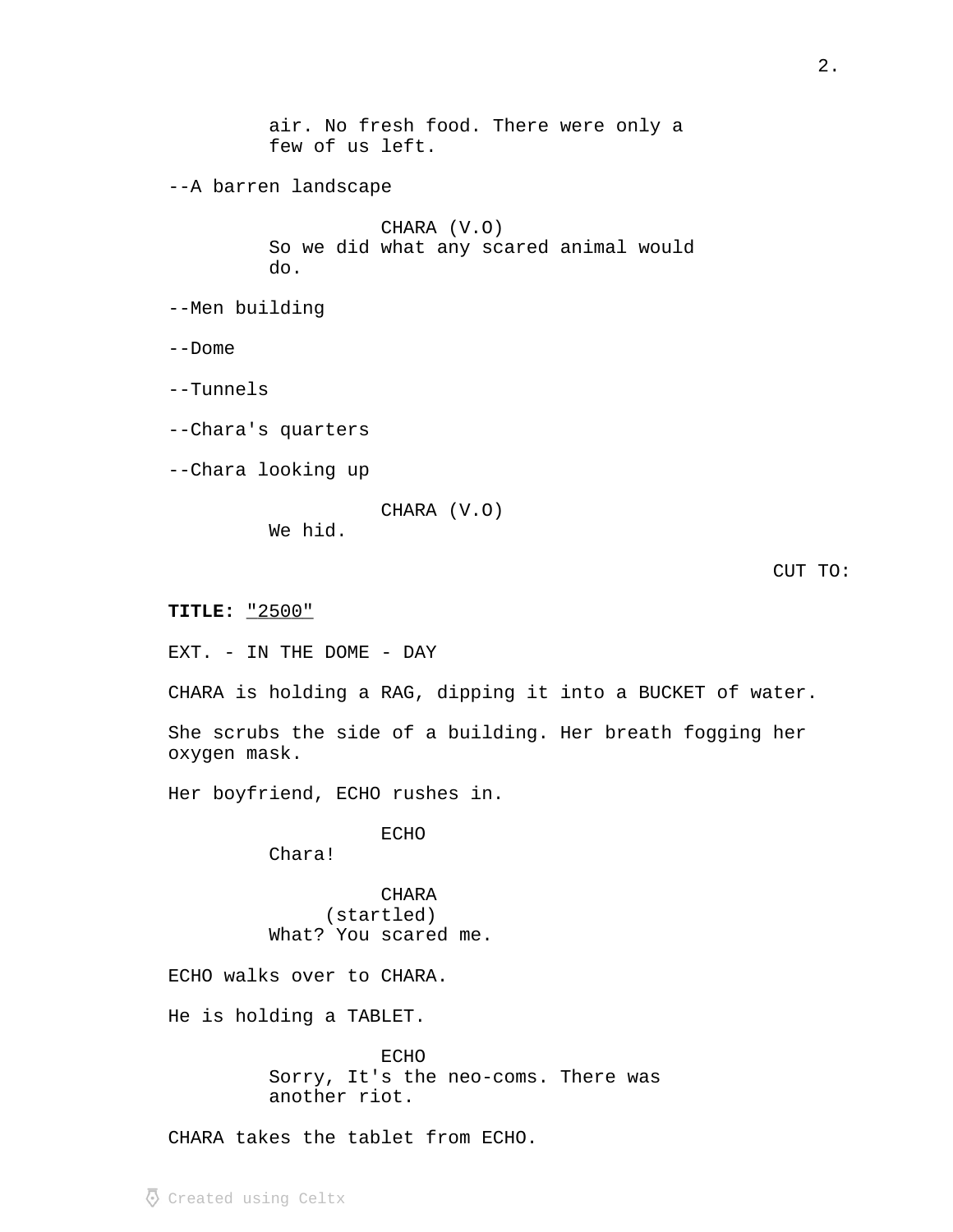She watches in horror as SCREAMS and SHOOTING can be heard.

CHARA They broke through the dome.

Beat.

CHARA looks up from the tablet.

Where was this?

ECHO Dome nine. Over in Latvia. They're tired of all of this. Living under this thing. Hidden from the rest of the world.

CHARA hands ECHO the tablet.

She crouches down and picks up the RAG.

She begins to scrub the wall again.

ECHO Come on, tell me you haven't thought about the plan.

She continues to scrub, this time harder.

ECHO crouches down to CHARA.

He grabs her arm, stopping her from scrubbing.

ECHO

Tell me you haven't thought about it. We aren't the only ones sick and tired of being treated like animals. This whole "selection" bullshit.

CHARA stiffens.

-I'd rather be out there than stuck in here. And I know you do too.

CHARA puts the rag down.

# CHARA

(challenging) So what if we leave? You and I? What will we do? Where will we go? How do we even know if we can breathe out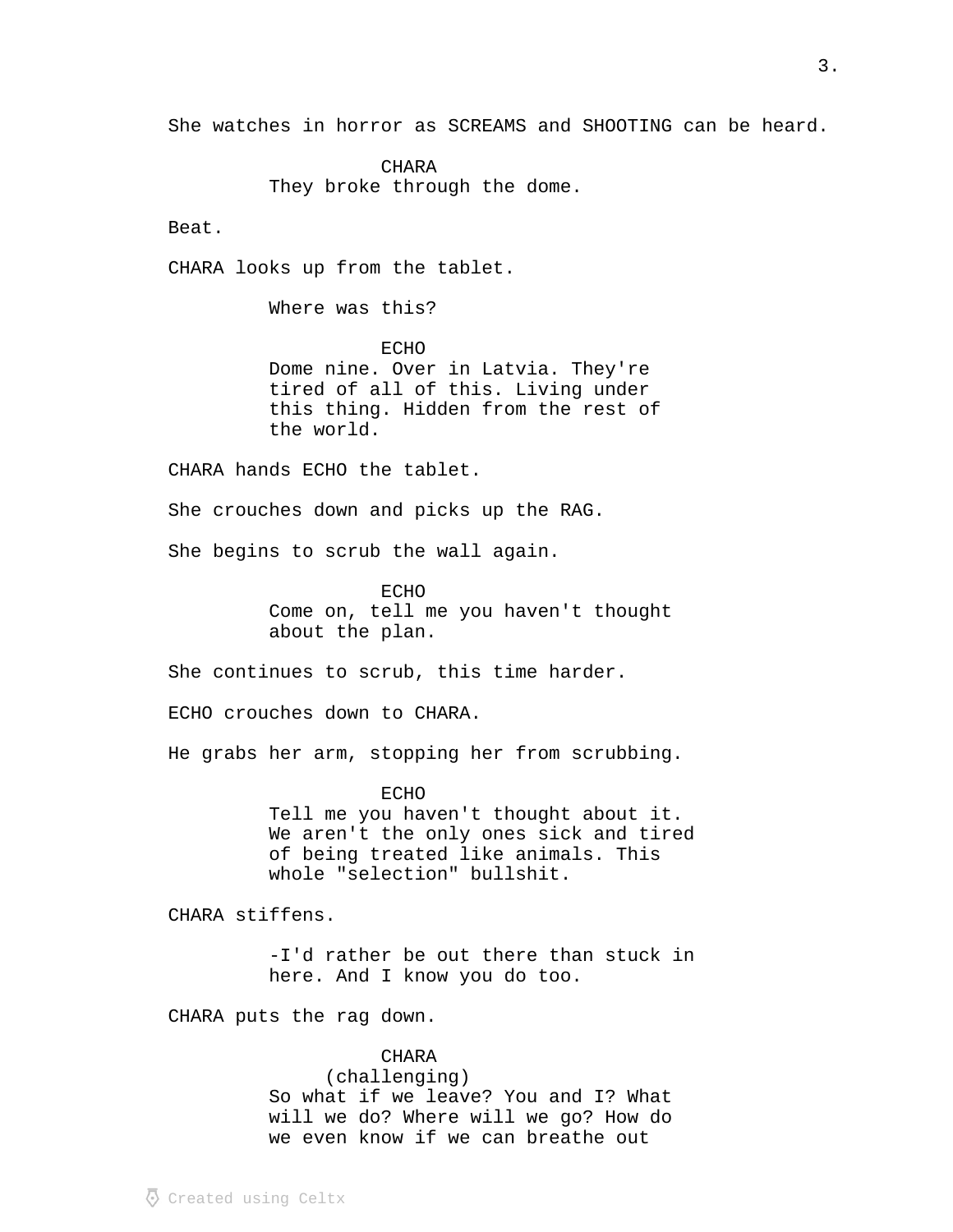ECHO We'll figure it out-

#### CHARA

Echo I know we talked about leaving. But it's more complicated than that. Here we have food to eat, air to breathe. A place to live.

#### ECHO

Do you call this living? Chara we're caged! We can't even choose who we want to be with! They make us work like slaves and tell us we're serving a greater purpose. That we're helping the collective. Well, I know what my purpose is.

ECHO gazes intently at CHARA.

He places his hand on the corner of her helmet.

CHARA leans into his hand.

CHARA

Echo we don't even know what's out there.

#### ECHO

I want to be with you Chara. I wasn't selected and you weren't either. I don't see the point in staying here if I can't be with the one I love.

Then almost instantly, she stiffens again.

# CHARA

 $I -$ 

She looks down. At a loss for words.

#### ECHO

Char, what?

He searches her face for answers.

## CHARA

Look, can we talk about this later. I need to finish this.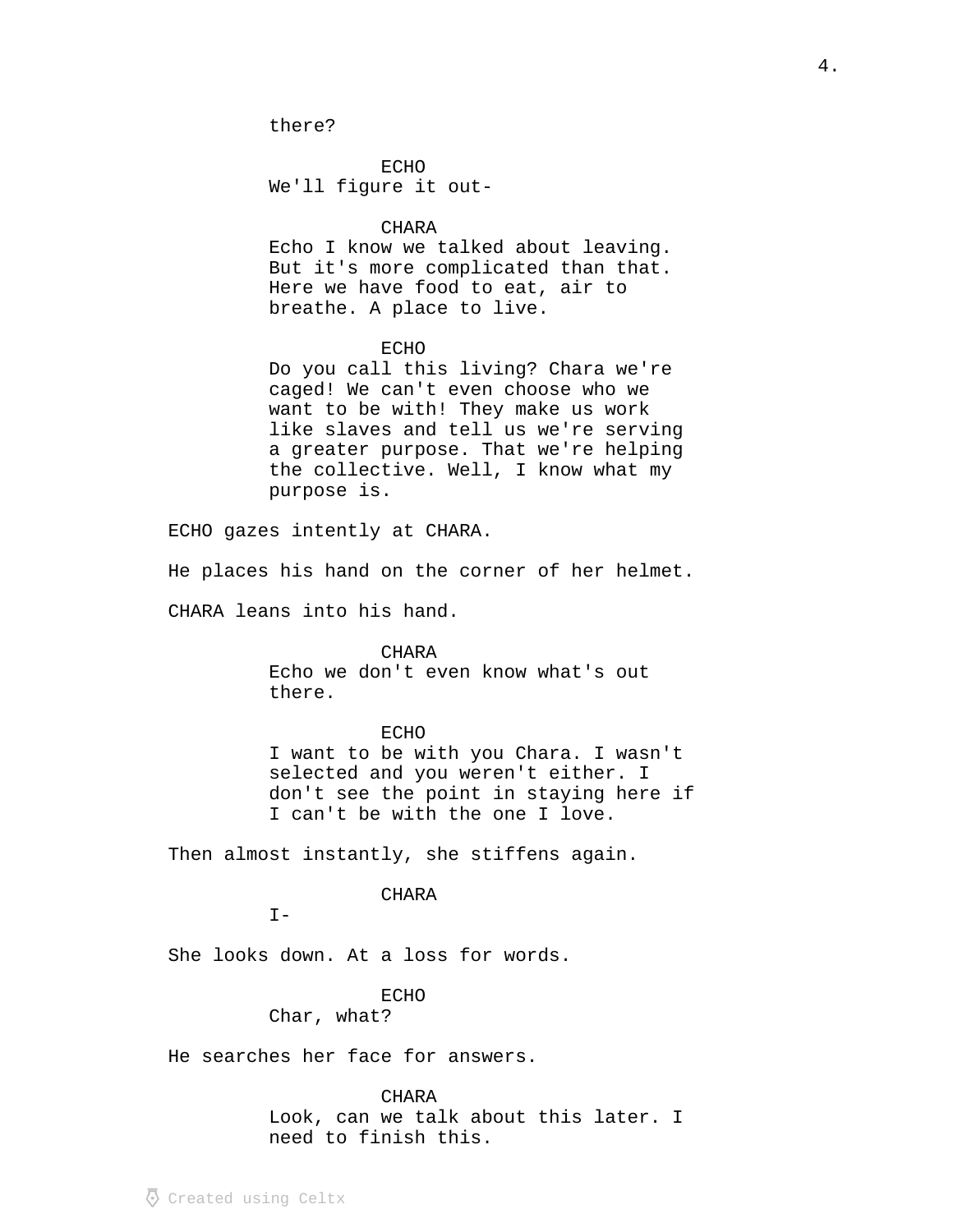CHARA looks down.

ECHO What aren't you telling me?

CHARA Nothing, I just cant-

ECHO grows upset.

ECHO You want us to stay here.

CHARA No, that's not it I-

ECHO For god's sake, Chara then tell me! What's gotten into you? You've never acted like this.

Beat.

CHARA I cant. I just need time. I need to be alone.

ECHO Is there someone else?

Beat.

CHARA No, that's not it It's just that-

There is a painful silence.

Echo is hurt by this.

ECHO If you can't tell me, then we have no trust. And if we have no trust, we have nothing.

ECHO storms away, leaving CHARA alone.

CHARA releases a breath and crumples to the ground.

She sits for a moment.

Then reaches into her BAG, removing a TABLET.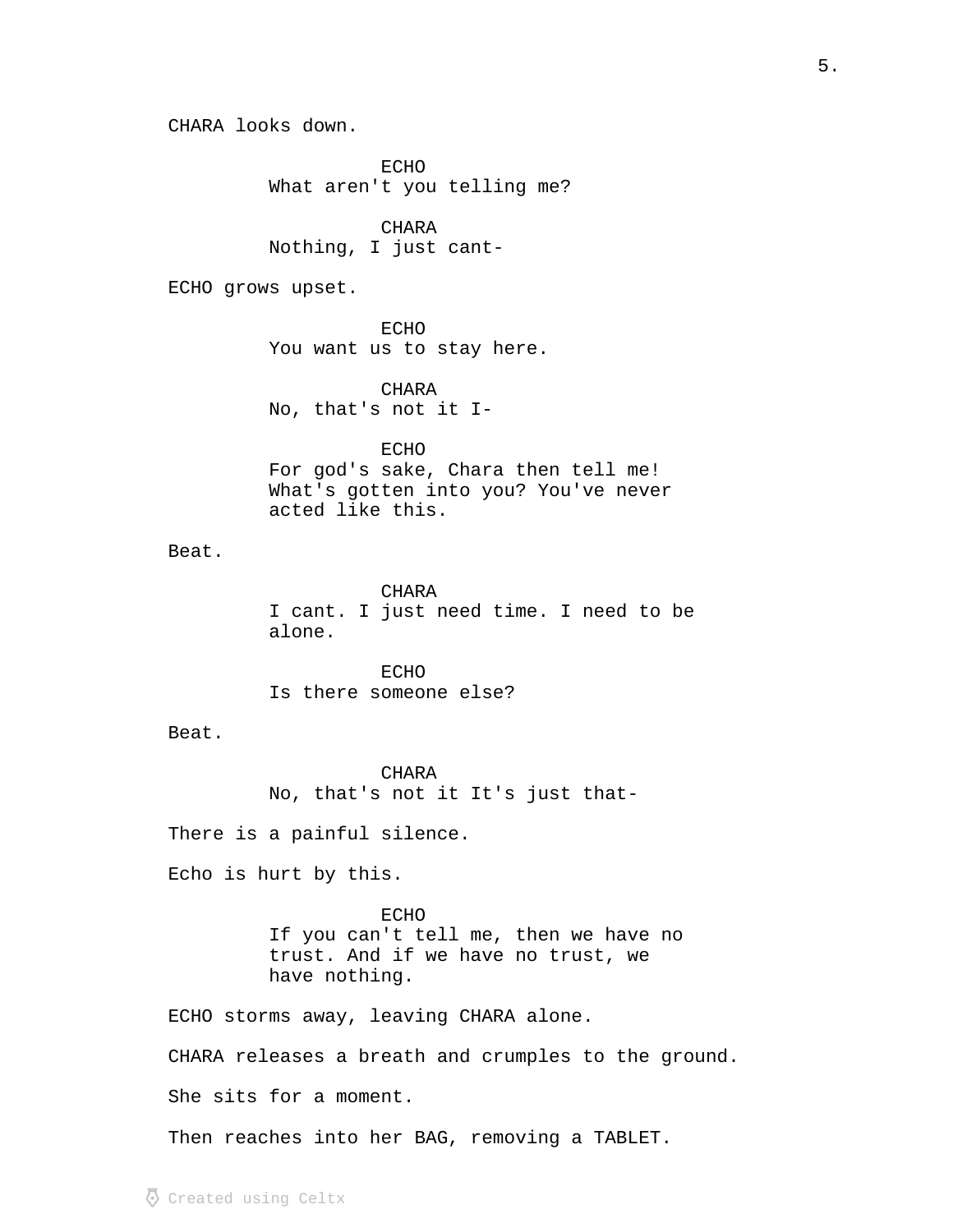She taps away at the screen and bright words are revealed.

**CITIZEN #31719**

**NAME: REINSFELD, CHARA**

**SELECTED FOR: REPRODUCTION**

CHARA shuts the tablet off.

She looks around in a panic.

She closes her eyes and breathes.

CUT TO:

EXT. - ECHO'S CHAMBERS - EVENING

ECHO is sitting down.

In his hands is a TABLET.

He is watching something.

CHARA enters from around the corner.

She walks in, slowly.

She sits down next to ECHO.

Silence overwhelms the two.

CHARA What are you watching?

ECHO tilts the tablet over to show CHARA.

It is a video of animals in nature.

The sun appears.

CHARA tries to break the tension.

CHARA (quietly) What do you think it felt like?

ECHO thinks for a moment.

He sighs.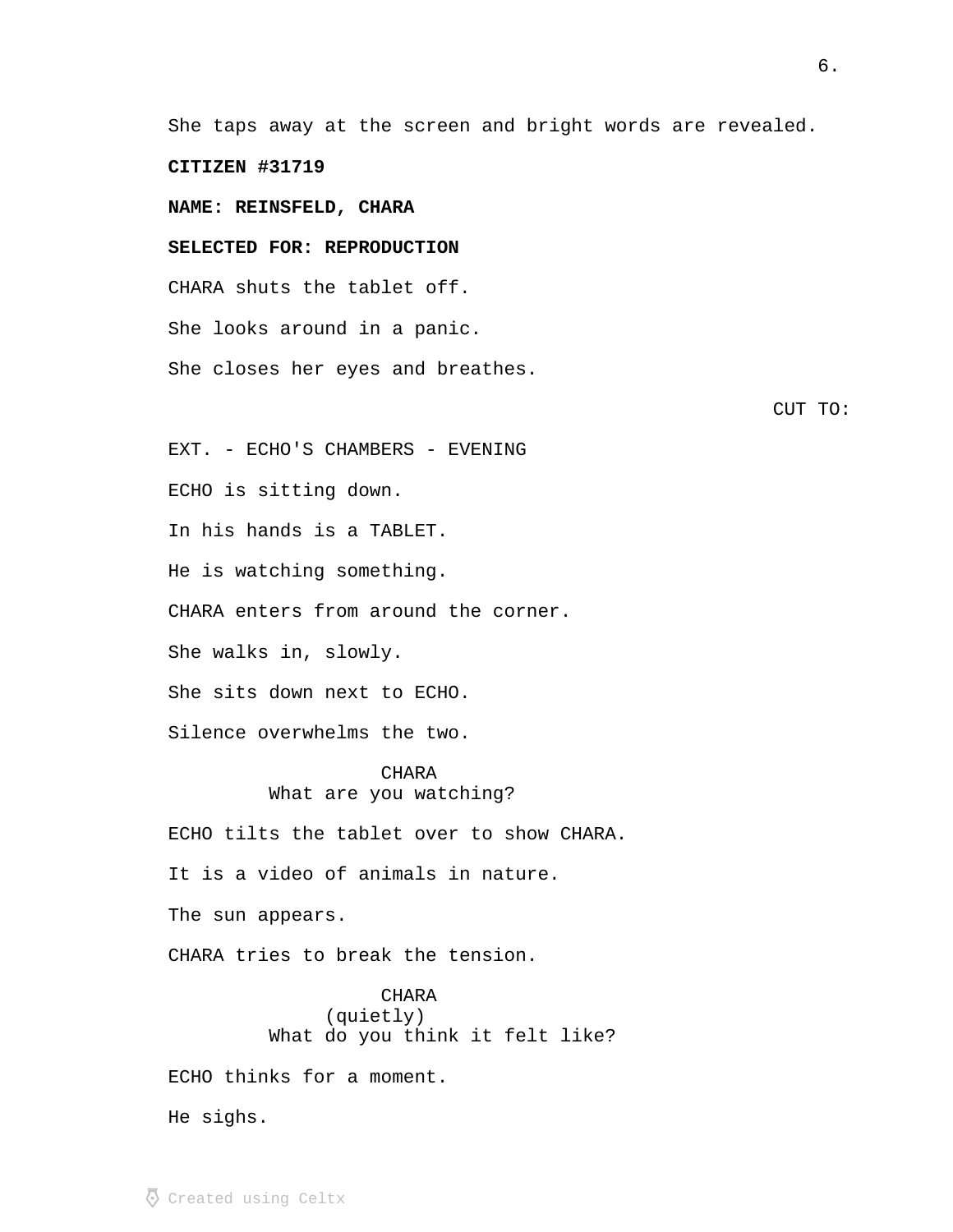ECHO

The sun?

CHARA

Yeah.

ECHO Warm. Or hot. Like a fire.

CHARA How about the sunrise?

The two watch the screen together.

ECHO I imagine it feels like the world around you is waking up.

CHARA closes her eyes.

ECHO It's quiet at first. For a moment it feels like you're the only person on the planet.

ECHO watches the sun peek through a mountainscape.

### ECHO

And then suddenly the tip of your nose feels warm and fuzzy. And your eyes fill up with this blinding light.

They sit for a moment.

CHARA starts to cry.

ECHO sets the tablet down.

ECHO Char. Please tell me what's wrong.

CHARA turns towards ECHO

CHARA I was selected.

ECHO stares at CHARA.

ECHO

You-?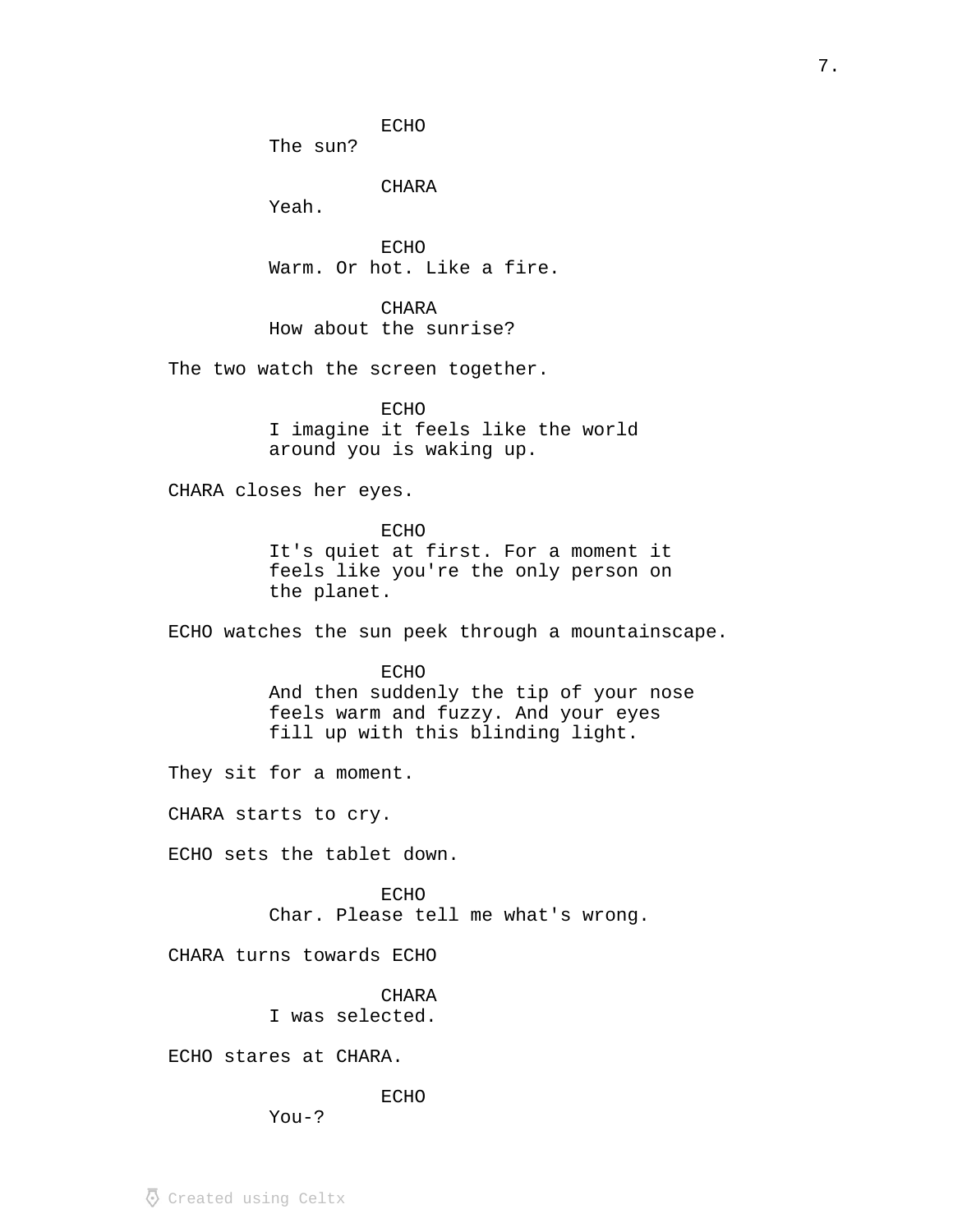## CHARA

I dont-

They both search for words.

ECHO Why didn't you tell me?

CHARA Echo, I was going to tell you. Please believe me.

Silence.

And then I started thinking about what it means to be selected. The responsibility of repopulating the Earth. Feeling like the weight of humanity is resting on your shoulders.

ECHO Do you want to repopulate? With...with some other person?

CHARA

No.

ECHO Then what are you trying to sa-

CHARA

The survival of humanity shouldn't be dependent on them. They shouldn't get to decide who gets to love and who doesn't.

ECHO What do you- I mean what does this mean for us?

They both turn to look at one another.

Beat.

CHARA I have thought about it.

ECHO stares back at CHARA.

Running away with you.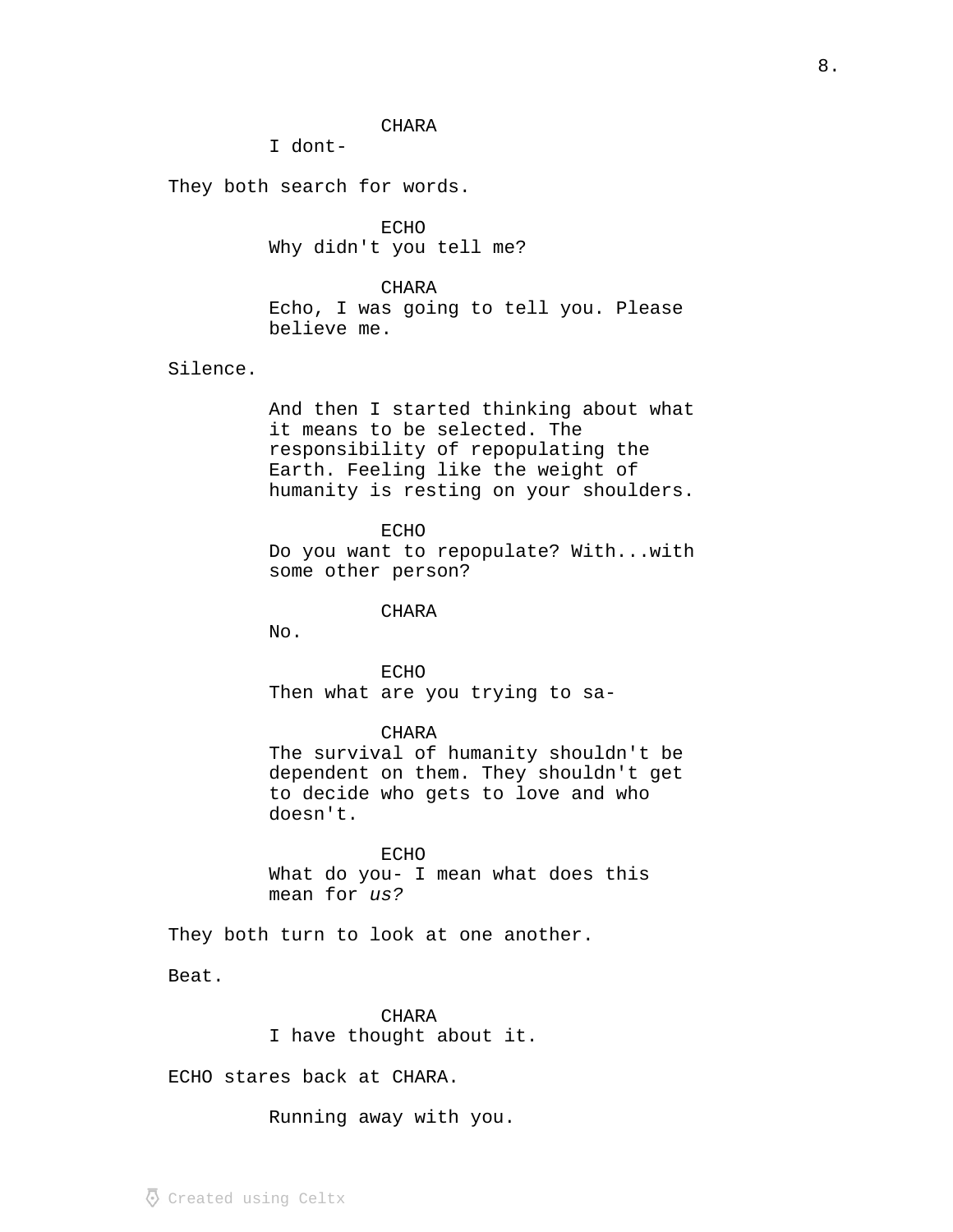#### ECHO

You have?

CHARA Echo I want to so badly.

ECHO tilts his head so their masks touch. Glass separates their faces from touching, but they stare into each other's eyes.

### ECHO

Char, I love you. If they come after you, we keep running. We don't even know what's out there. All these global riots, they mean something. We might not be the only ones out there. As long as we have each other that's all that matters.

They stare into each other's eyes.

At first, they feel terror at what they are about to do.

Then excitement.

CHARA smiles through tears.

CHARA Okay. Then lets go/

ECHO laughs.

**ECHO** Meet me at the edge of section 12 tonight. Just before dawn.

CHARA gets up. She's terrified but ready.

ECHO places his hands on CHARA's shoulders.

ECHO

Hey.

CHARA looks up at ECHO.

I love you.

CHARA

I love you.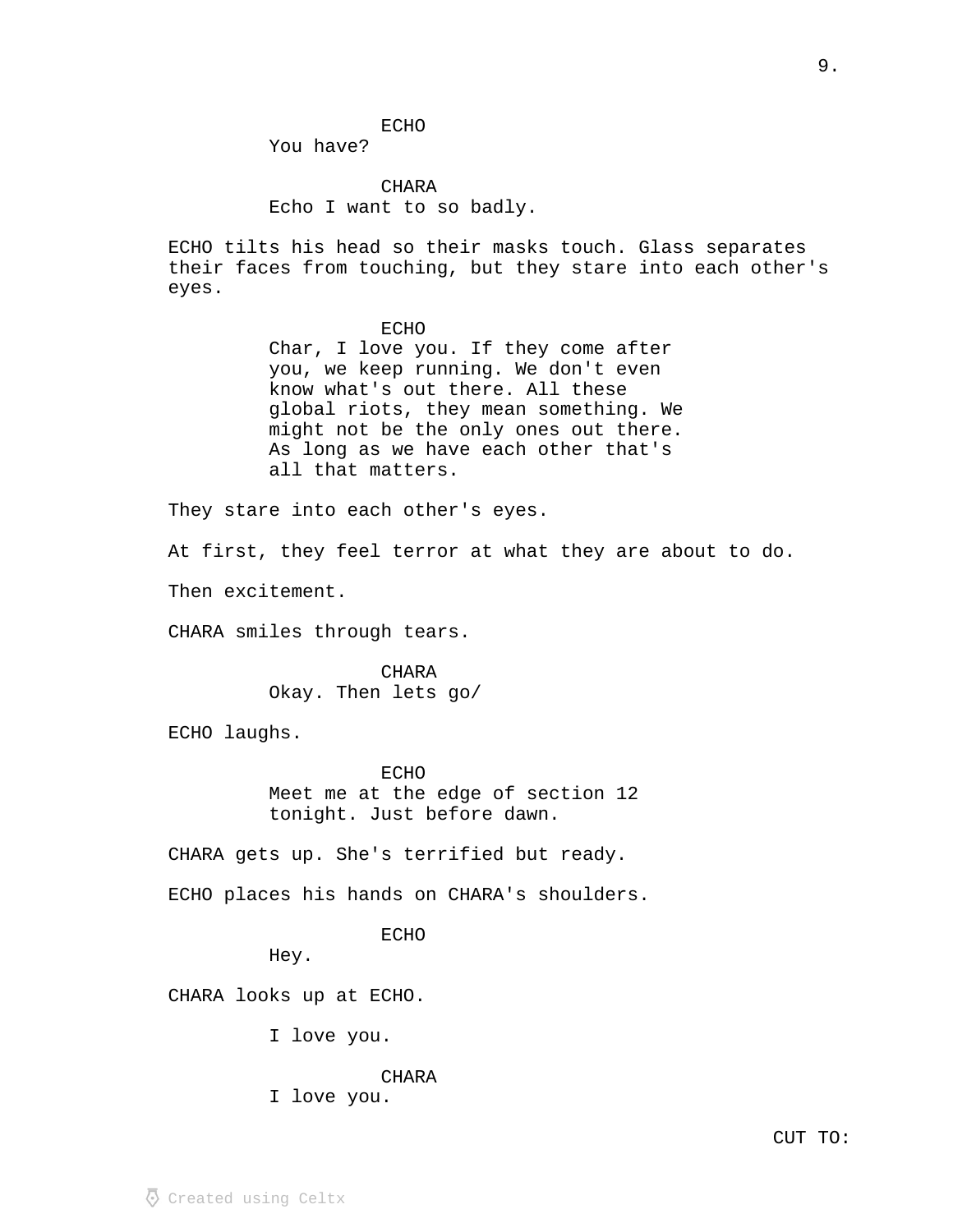GETTING READY MONTAGE:

--CHARA suiting up.

--ECHO packing bags

--CHARA adjusting her oxy mask

--ECHO packing food.

EXT. SECTION 12 (JUST OUTSIDE DOME) - NIGHT

ECHO looks around.

CHARA appears.

They both breathe heavily with nervousness.

ECHO Do you have everything?

# CHARA

Yeah.

CHARA follows ECHO.

They are at the edge of the dome.

A faint CRACKLING SOUND can be heard as they approach the dome.

ECHO turns over to CHARA

ECHO Whatever happens.

### CHARA

## Whatever happens.

They break through the dome.

A BLINDING LIGHT and WHOOSHING SOUND encapsulate the two.

CUT TO:

## BLACK SCREEN

Silence

The faint sound of FOOTSTEPS can be heard.